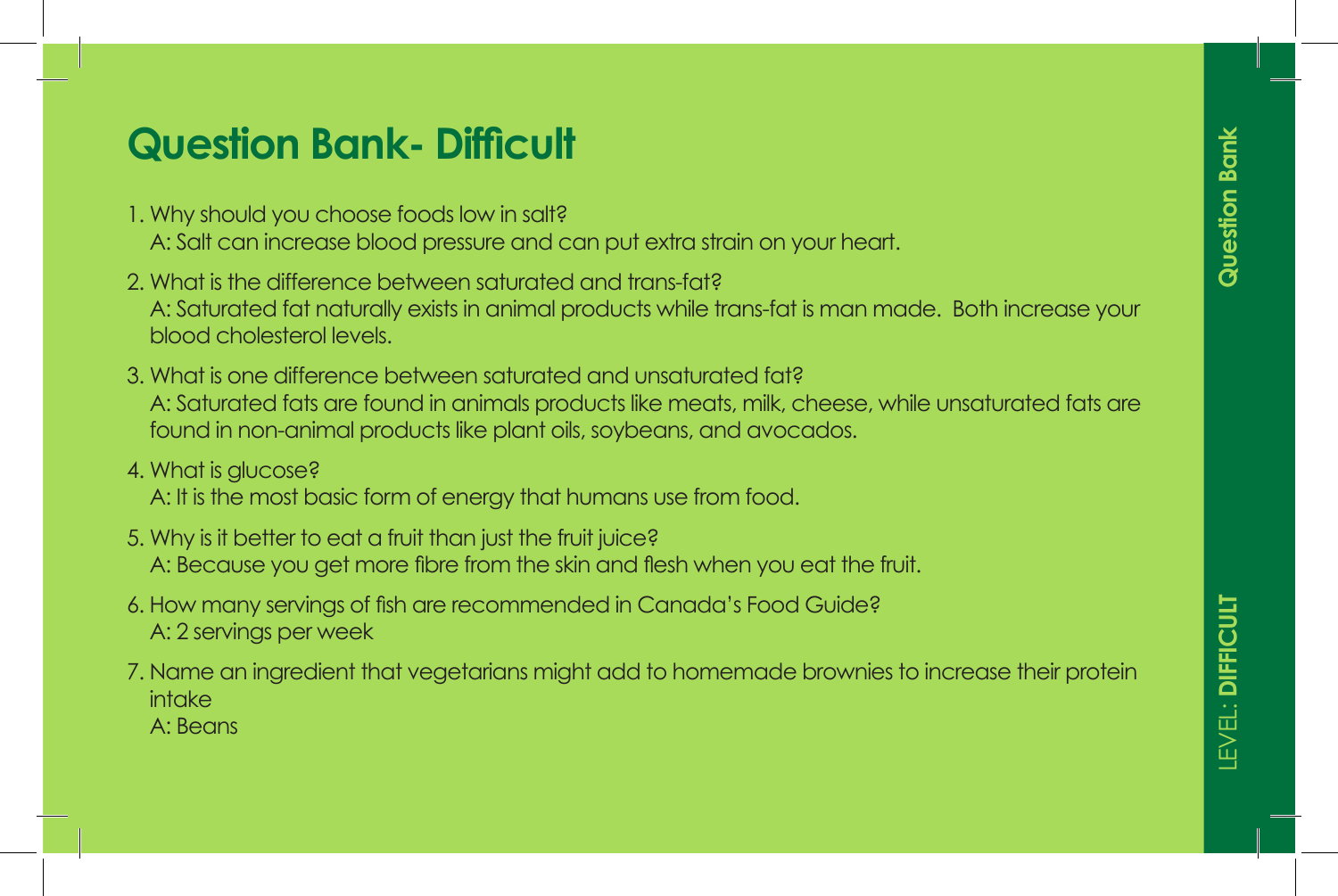- 8. Sweet Potatoes give you lots of vitamin A. Why is vitamin A important, especially for children? ersum dolor sit and the sit and the sit and the sit and the sit and the sit and the sit and the sit and the sit ameter  $\sim$
- $\mathbf{P} = \mathbf{P} \times \mathbf{P}$  and consected and consected and consected and consected and consected adipiscing adipiscing adipiscing and  $\mathbf{P} = \mathbf{P} \times \mathbf{P}$  $\blacksquare$  9. What are the three macro nutrients found in food? • Lorem dolor sit and an extendion and an extendion of the consection  $\mathcal{L}$
- **GAME:**  10. How many tablespoons of healthy fats should you eat each day? A: 2 tablespoons
- 1. Lorem ipsum dolor sit amet, consectetuer adipiscing 2. Lorem in dolor sit and the site and the site and the site and the site and the site and the site and the site and the site and the site and the site and the site and the site and the site and the site and the site and t **3. Lorem insuluble and insoluble fibre** and insoluble fibre
- 12. Does the cholesterol in your body only come from dietary sources? **Factor Studies also make cholesterol.**<br> **A: No, our bodies also make cholesterol.**
- 6. Lorem ipsum dolor sit amet, consectetuer adipiscing **Modern Property** 13. A deficiency of which vitamin results in scurvy? A: Vitamin C
- 14. A deficiency of which vitamin results in Beriberi? A: Vitamin B1
	- 15. A deficiency of which vitamin results in rickets? A: Vitamin D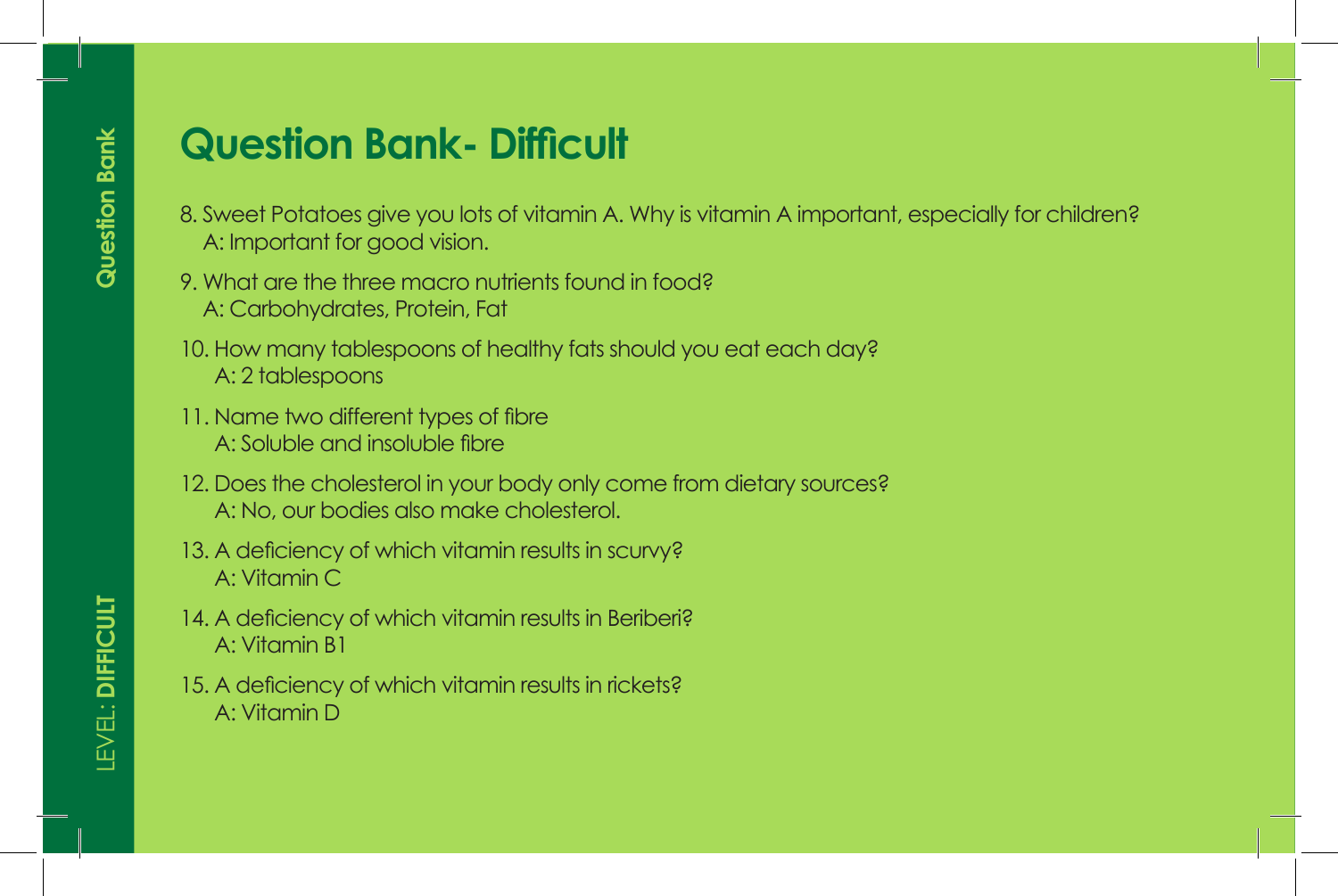# Question Bank

- 16. What vitamin and mineral deficiency are vegetarians at a risk for? A: Iron, vitamin b12, vitamin D, calcium
- 17. Which mineral is added to water supplies to help children's teeth? A: Fluoride
- 18. Which type of diabetes is now seen in children due to low activity? A: Type 2 diabetes
- 19. What is another name for type 1 diabetes? A: Juvenile diabetes
- 20. What is the name of the fat produced in the process of hydrogenation? A: Trans fat
- 21. Name one vitamin which is an example of an antioxidant A: Vitamin A, Vitamin C, Vitamin E
- 22. What does insulin help control blood levels of? A: Glucose
- 23. What is the most common cause of death in North America? A: Heart disease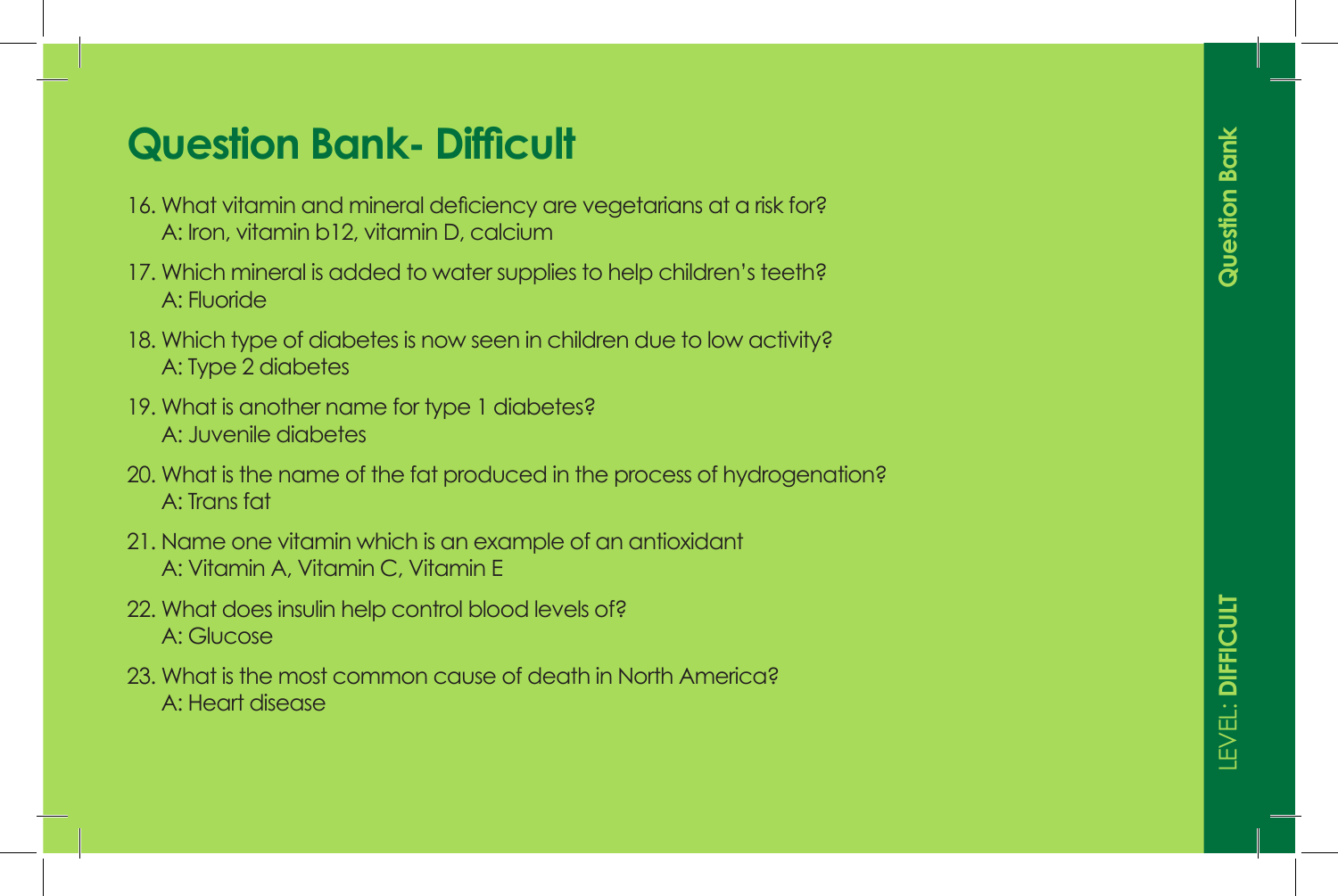- 24. Why should we not eat fish every day?
	- A: Because it could increase our blood mercury levels to toxic levels
- 25. What is the condition called when people are sensitive to gluten in food? A: Celiac disease
- 26. What is the cure for Celiac disease? A: There is no cure; they must eat gluten-free food
- 27. What is gluten? A: It is a protein found in wheat, rye, barley
- 28. How many teaspoons of sugar are in a can of coke? A: 9
- 29. Your bones keep growing stronger (or more dense) until: The end of your life You are one year old You are in your 40's **You are in your 20's**
- 30. Diabetes can be cured by eating well and being active A: False (It can be controlled but not cured)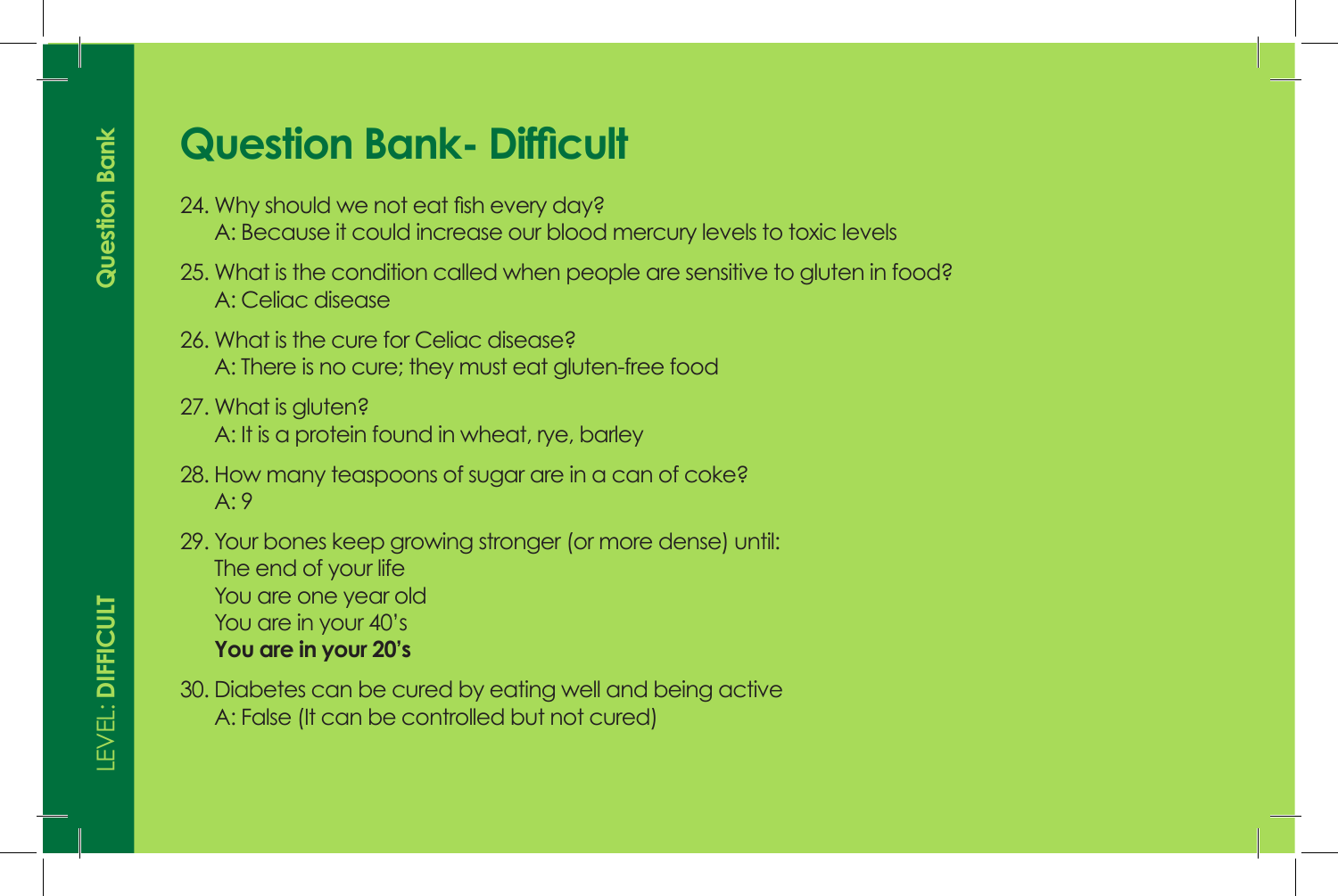- 31. Name the type of fat in hard margarines that is bad for you
	- A: Trans fat or hydrogenated fat
- 32. Folic acid or folate is especially important for women who are  $\qquad \qquad$ . Breast feeding

### **Pregnant**

Over 50 years of age Very inactive

- 33. What B vitamin is also called pyridoxine? A: Vitamin B6
- 34. Which mineral has two types called heme and non-heme? A: Iron
- 35. Which is the best indicator of health risk?

LDL cholesterol level HDL cholesterol level Total cholesterol level **The ratio of LDL to HDL**

36. Name one vitamin that is an example of an antioxidant A: Vitamin A, Vitamin E, Vitamin C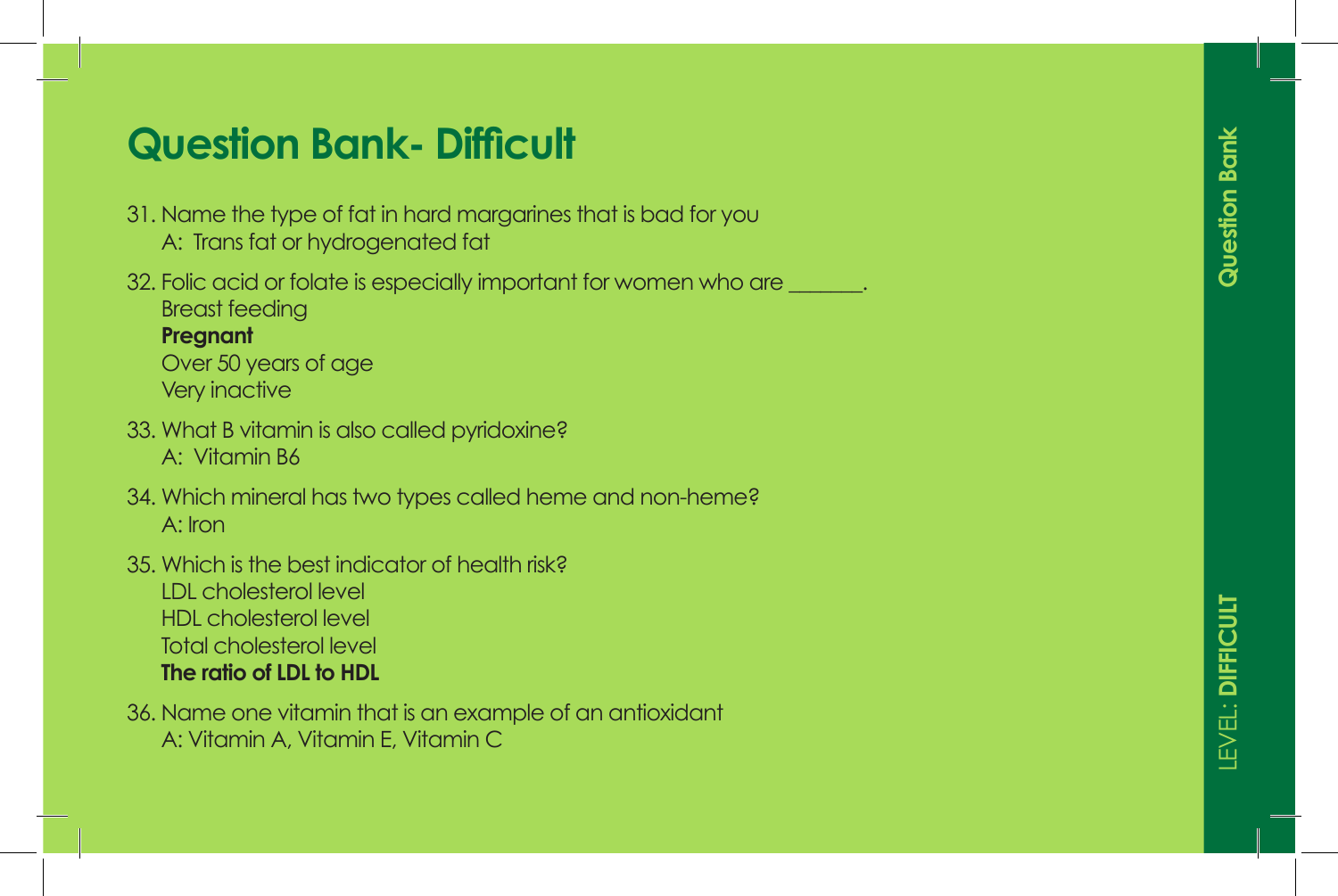- 37. What does a glucometer measure?
	- A: Blood sugar or blood glucose
- 38. What mineral is a component of bone along with calcium and phosphorus? A: Magnesium
- 39. What is the common name for Sodium Chloride? A: Salt
- 40. What is the sugar in milk called? A: Lactose
- 41. Which B vitamin is found only in animal sources? A: Vitamin B12
- 42. Insoluble fiber helps to keep your **the contract of the set of the set of the set of the set of the set of th** A: Digestive tract /digestive system /intestines or colon
- 43. Which vitamin helps with blood clotting? A: Vitamin K
- 44. Is HDL or LDL cholesterol the good healthy type of cholesterol? A: HDL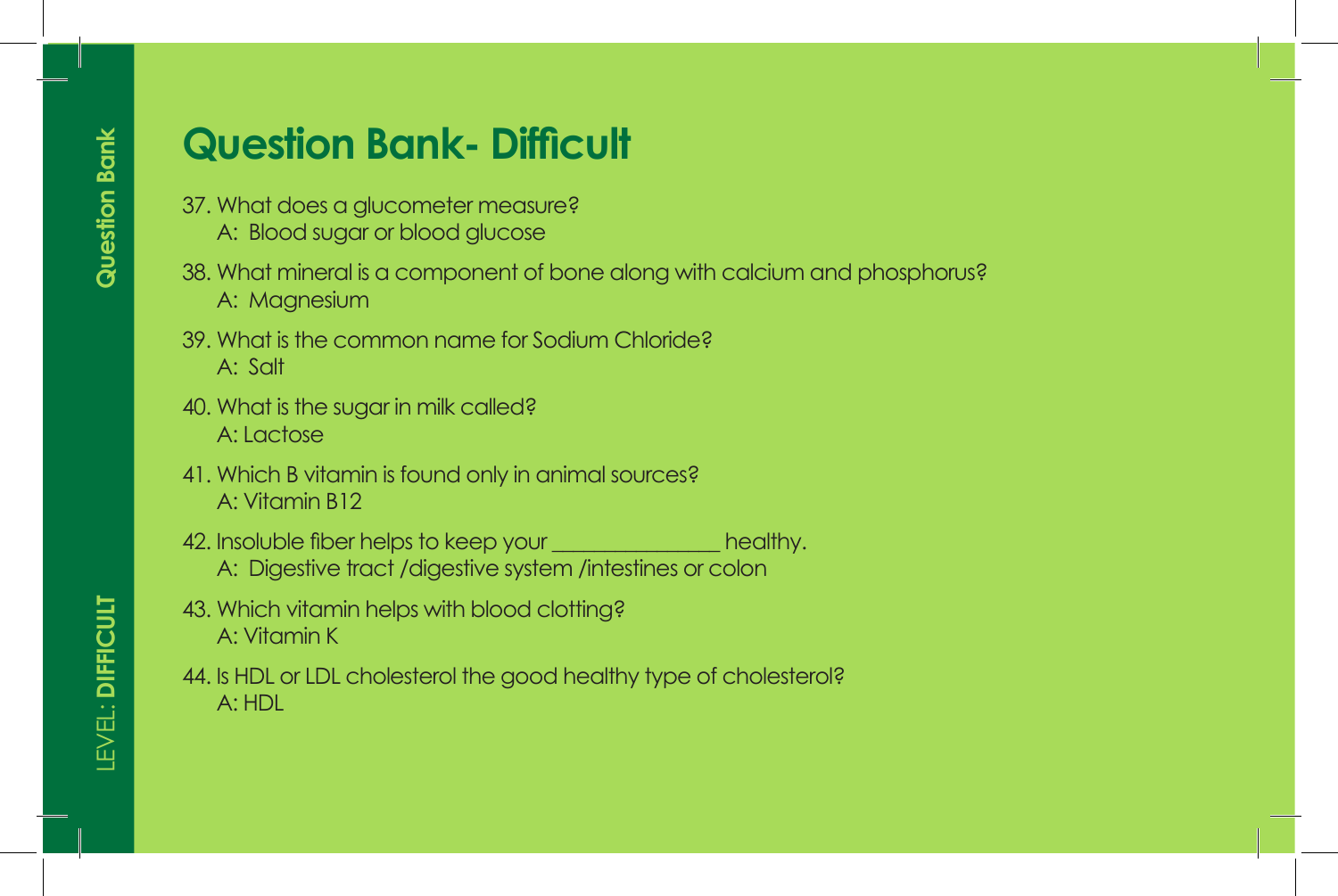- 45. Infant cereal should be enriched with which mineral? A: Iron
- 46. Kidney stones can be caused by excessive protein intake and/or insufficient intake of which mineral? A: Calcium
- 47. This nutrient is needed for a healthy immune system and strong connective tissue:

**Fiber** Vitamin K

**Vitamin C**

**Fluoride** 

48. Which of the following is the best source for Omega 3 oils?

Corn oil

Wheat products

**Pork** 

**Sardines**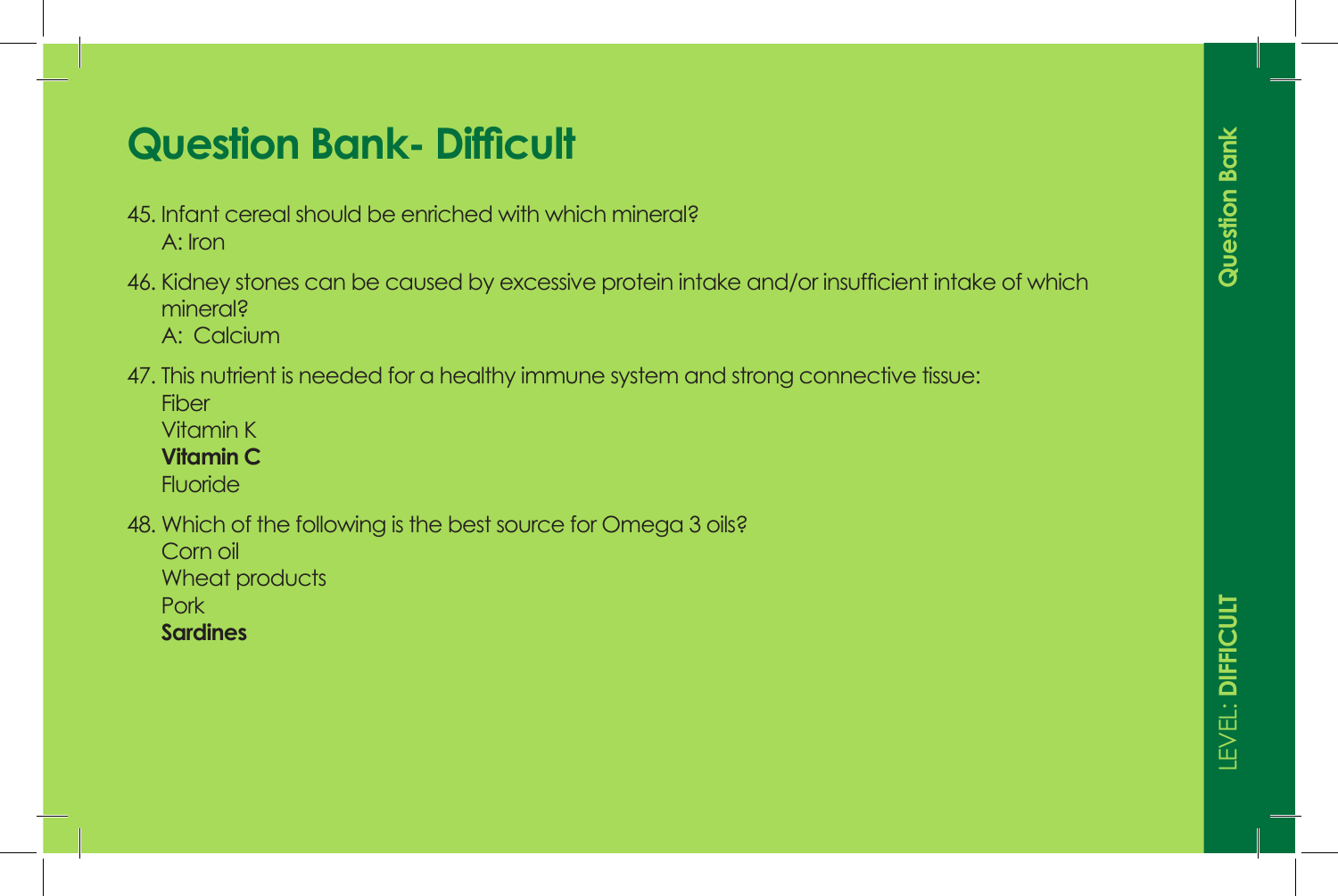- 49. This vitamin is needed to prevent a birth defect called Spina Bifida
	- Vitamin D
	- Vitamin A

**Folic Acid**

Vitamin E

- 50. This nutrient is needed for healthy thyroid function:
	- **Iodine** Fluoride **Chromium**

Vitamin B12

51. The omega-3 fat source found in omega-3 eggs is usually derived from: Fish oils

**Flaxseed oil**

Primrose oil

Olive oil

- 52. One of the best ways to boost immune system function is to add a little garlic to your recipes.
	- **True**

False